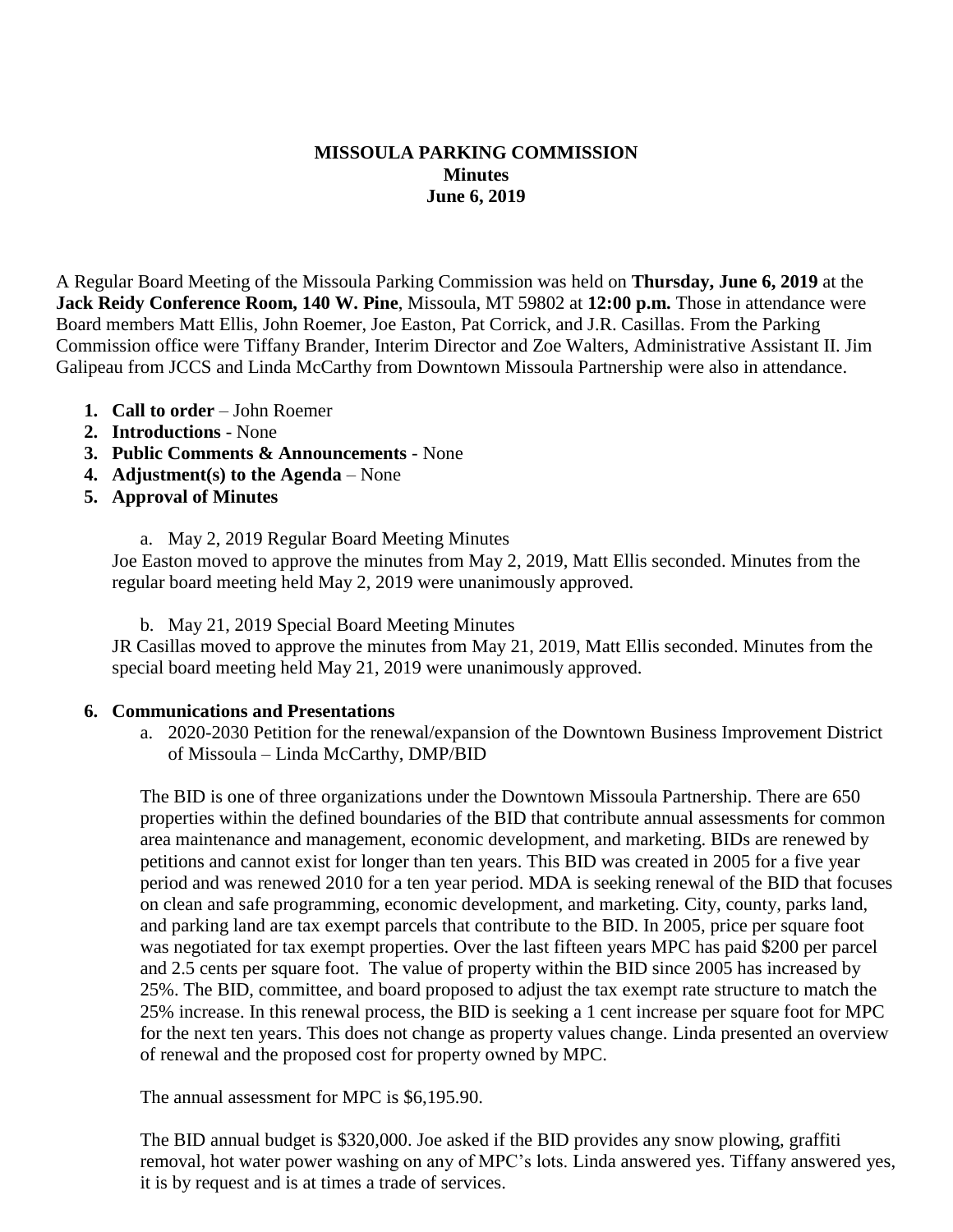Joe asked if Linda projects any change in services. Linda answered that it is difficult to foresee out ten years. Based off of annual surveys, businesses appreciate the services of snow removal, recycling removal, hot water power washing, ambassador policing, and the Clean Team. It is possible there will be enhanced or revised services incorporated from the Downtown Master Plan.

JR asked if there are any concerns or complaints from businesses that the level of service has decreased.

Linda answered that the DMP has not received any complaints about the level of service.

JR asked for clarification of public common areas. Linda answered sidewalks, tree wells, ADA ramps, alleys, patrol of zone 1 and zone 2 (riverfront parks and trails), trash and recycling, bike lanes on N Higgins, and Caras Park.

Tiffany noted that trash removal seven days a week is helpful for MPC, specifically around Central Park. MPC Maintenance does not have to worry about trash removal over the weekend.

# **7. Interim Director's Report**

Tiffany will be attending the International Parking & Mobility Institute Conference and meeting with Dennis Burns to discuss the Downtown Master Plan.

Central Park Remodel: The wall has been removed and flooring will be completed soon. There will be new LED lighting and paint. Cubicle furniture will be in after July 1<sup>st</sup>. We are projected to move in by the end of June.

Budget: There are baseline adjustments for utilities. The admin fee increased by 2%. There is an extra \$10,000 for the intercoms installed at all gates when gating equipment was upgraded. This expense comes out of IT's budget because they have the contract with Century Link.

Missoula Ravalli Transportation Management Association has requested \$6,000 for funding. MPC supports this each year as it is in line with MPC mission and goals. Tiffany would like support. This request is included in the proposed annual budget.

Policy Update: three policy items are written out into policies and attached as action items.

The next board meeting will be July 11, 2019 due to the Fourth of July holiday falling on our normally scheduled monthly meeting.

## **8. Financial Statement**

The on street technology project is at a \$478,000 difference year to date. This is the only category that has changed since last year. In the liability section, the city took accruals out. Jim thinks we will see more of this in April and May. JCCS will be looking at financials through May. Page 3 shows the Cash Recap: There is a little over \$700,000 of unobligated cash. Revenue: March \$230,000 and \$1,974,000 year to date. Fines are up \$28,000 year to date. Meters were down a couple thousand dollars because of about \$30,000 reduction in meter bag permits. There was a \$27,000 increase in flat meter revenue. Park Place and ROAM are up \$32,000. Lease parking is up \$12,000. Overall parking revenue, year to date, is up about \$65,000. Total expenses are up \$82,000. This includes three items: \$20,000 in professional fees, \$47,000 in printing, and \$37,500 for half the amount of Downtown Master Plan. These are more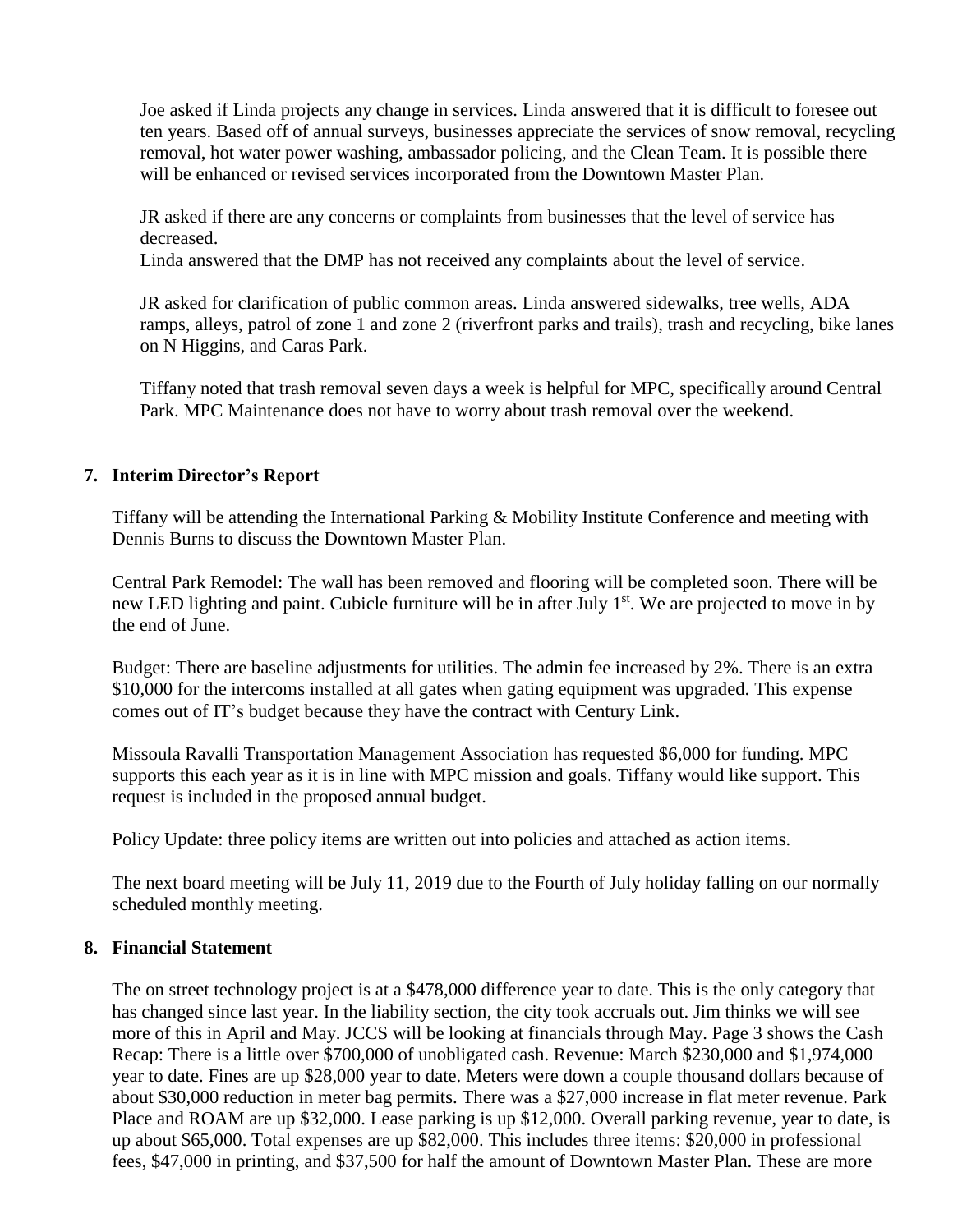than \$82,000 and the remainder is savings. While the MRA TIF is reflected in March 2018, it is not in March 2019.

Tiffany clarified meter bag revenue is included in meter revenue, but it depends on the amount of construction and contractors in the Downtown area. Printing expenses were showing higher for the month because we ordered new ticket paper, envelopes, and paper for Luke machines.

Matt asked if there was a reason why repair and maintenance is lower than last year. Tiffany answered that it varies with what our maintenance team is doing at the time.

Based off of the Master Plan, Matt asked if it is true that we do not have the bonding capacity to contribute to parking garages. Jim answered that they look at calculations and ratios of bonds. There is capacity.

Joe would like our consultant to provide parameters for what the current market could provide for a bonding of a new project. Matt and Joe would like to know who MPC can ask for this information. Jim suggested MPC reach out to Dorsey Whitney. Matt noted that this is a major point for when the board discusses rate increases.

Joe suggested that this might require a board motion. Joe would like to know if this question should be directed to Dorsey Whitney, Dennis Burns, or another financial institutions. Tiffany thinks it would be beneficial to ask Dennis to get an industry standard and, additionally, consult with Dorsey Whitney.

### **9. Action Items**

a. Renewal/Expansion of the Downtown BID of Missoula

Tiffany clarified that the motion would be to provide staff with permission to execute the petition for the renewal and expansion of the Downtown BID.

Joe asked if the motion addressed the rate increase. Tiffany answered that it is not in the petition.

Joe made two motions: 1. Concur with the Downtown BID proposed rate structure in contribution to the Downtown BID in the event the BID is extended to the amounts on the handout - a \$200 flat fee plus 3.5 cents per square foot for a total of \$6,195.90 per year.

Joe clarified that the motion approves the rate increase, but is contingent on the petition being approved. He would like to separate the two. He doesn't want the BID to not be approved if we can stay at our current rate.

JR seconded this motion.

Joe explained that he would like to separate the two so that the Commission can support the petition in the event that the Commission does not agree to the rate structure increase, but may want to support the petition to renew the BID. This does not tie the two decisions.

John stated that they have presented what the BID expected rate increase would be, and provided that already. He asked Joe if he feels that we need this extra layer of a motion because they might change it.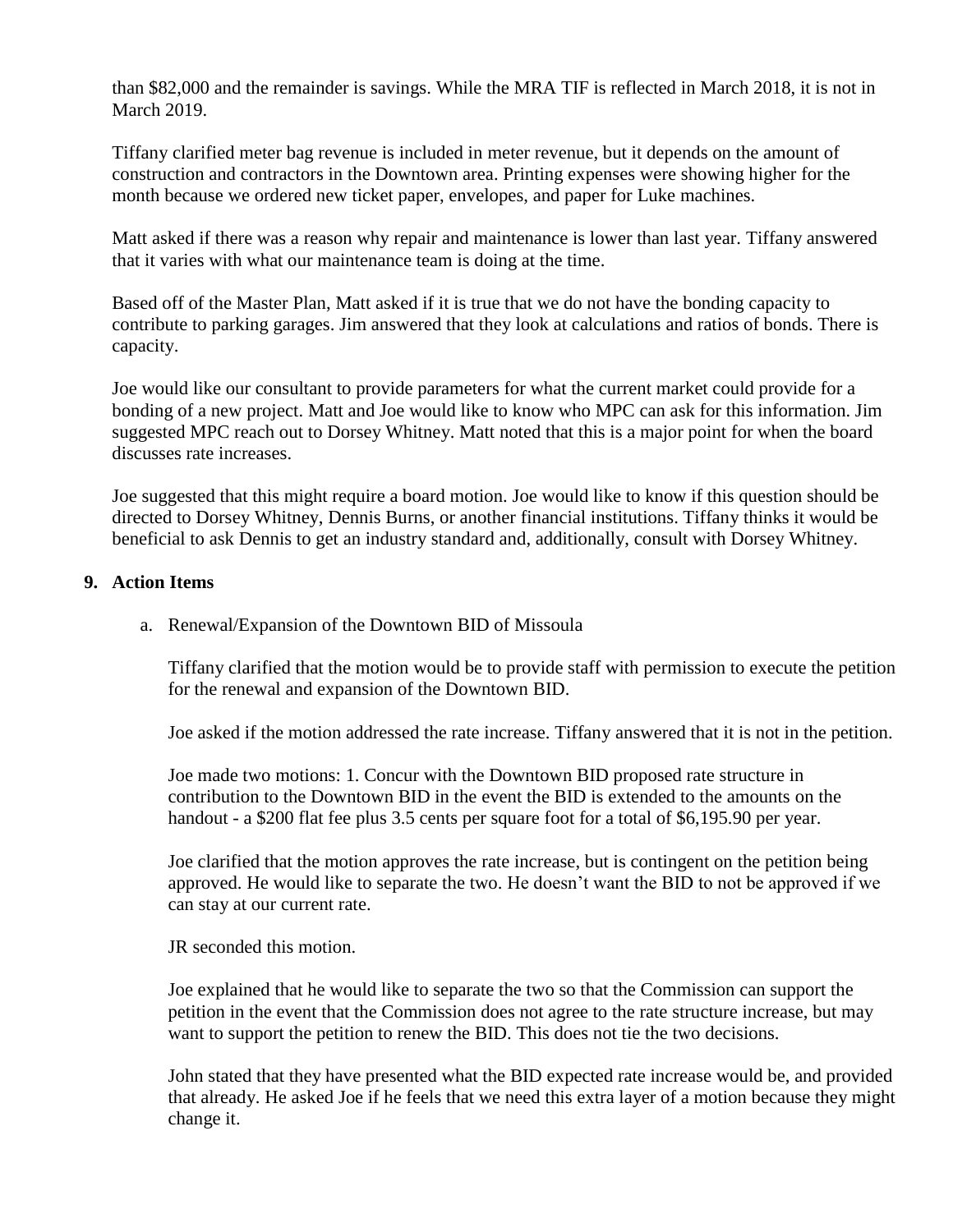Joe said no. He expressed that we as a Commission might support renewal of the BID, but we as a Commission might want to stay at our \$5,206.00 a year. It's \$900.00, but we, as a body, need to have the discussion about an external organization making the request.

John asked, "If they changed their mind and the rate structure was different than the rate structure currently proposed, would we have an out?"

Joe said that, if MPC remains at the current rate structure, MPC can still support the BID.

Matt clarified that this would be possible because the government rates are negotiated differently than private.

John called for the question. The board voted for the Renewal/Expansion of the Downtown Business Improvement District of Missoula and the motion was unanimously approved.

Joe moved that the Missoula Parking Commission authorize staff to execute a petition authorizing the renewal of the Downtown Business Improvement District.

Pat Corrick seconded this motion.

Renewal/Expansion of the Downtown Business Improvement District of Missoula was unanimously approved.

b. Missoula Ravalli Transportation Management Association FY2020 request for funding, \$6,000.00.

Joe moved MPC contributes \$6,000 to Missoula Ravalli Transportation Management Association as was approved in the annual budget. JR seconded this motion. Missoula Ravalli Transportation Management Association FY2020 request for funding was unanimously approved.

- c. MPC policy items
	- i. Number of spaces per business

Matt moved to approve the new MPC policy regarding number of lease spaces available per business beginning July 1, 2019 no more than 8% of total MPC inventory. Joe seconded this motion.

Joe clarified that 8% is more than any business currently has. The 8% is of total inventory. For example, a business leases 75 of 100 spaces in one lot, which is less than 8%. Joe asked Tiffany if this is an appropriate circumstance. Tiffany answered yes. Joe asked how MPC would communicate to businesses the maximum number of lease spaces available to them. Tiffany answered by stating the policy. 8% of the MPC inventory is approximately 103 spaces. The Mercantile is the near the 8% cap. Joe asked if the 8% cap was chosen because it is beyond any business that exists now and not because it is an industry standard. Tiffany answered that it is based on our current inventory. 8% will provide more flexibility in the future.

Joe asked if this policy would prohibit MPC from overselling in lease locations. Tiffany answered no.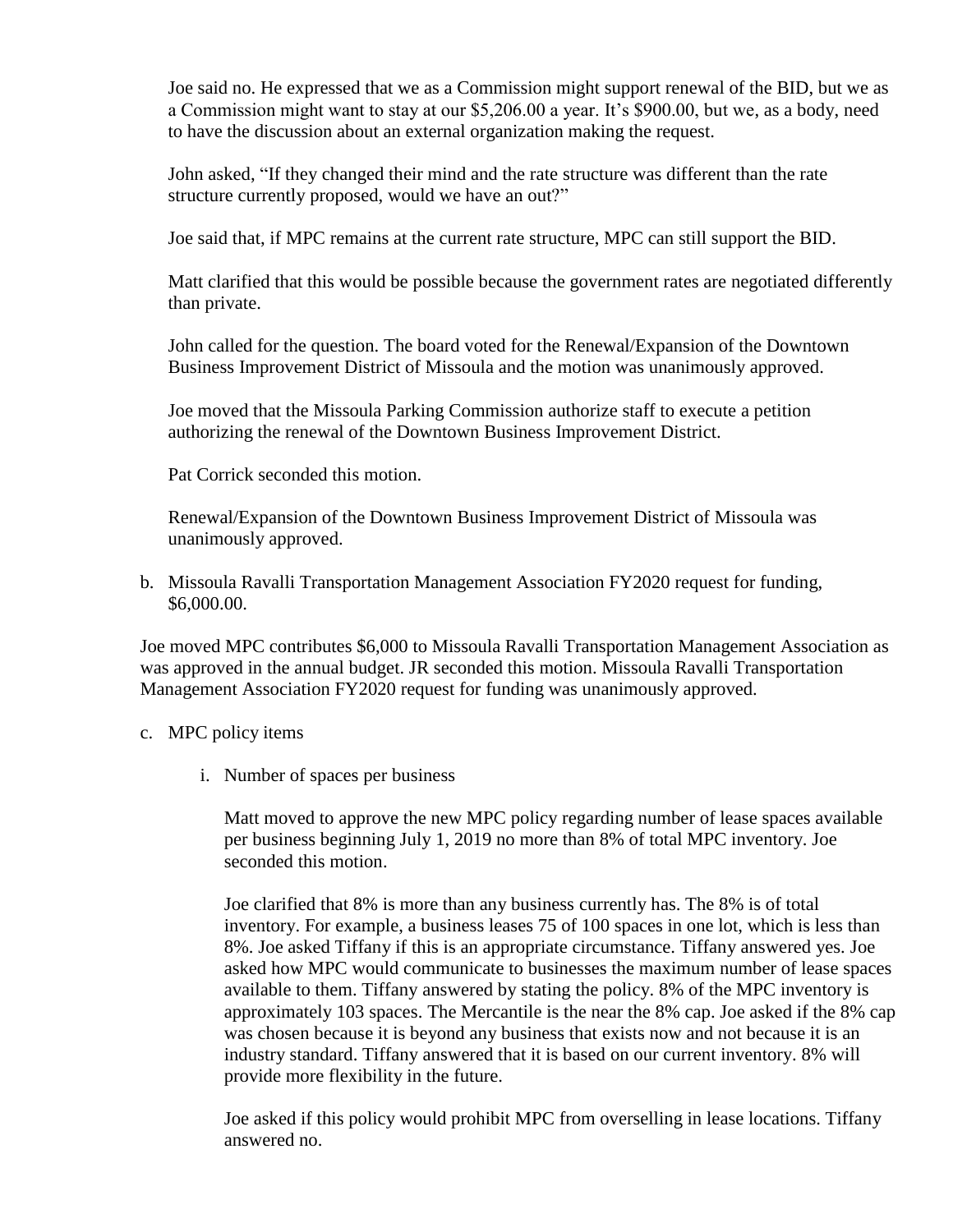Matt asked if other parking commissions have this type of policy. Tiffany answered not that she is aware of.

Joe clarified the purpose of this policy is to allow for turnover and decrease waitlists. Tiffany explained that this policy is to address the need for turnover. Joe wanted to make it clear that this policy is not targeting any large users. Tiffany answered no it is not targeting large users; there is need for turnover. Tiffany stated that there are multiple businesses that are nearing the cap. Joe does not want large users or a single large user to be "targeted."

Matt pointed out that the public perception is that there are a lot more spaces available than there actually are. This is because some large users are not using all their spots.

The motion was unanimously approved.

ii. Short-term lease transfer

This policy is an effort to better utilize spaces and allow others to use unoccupied spaces.

Matt asked how much extra work this is for the office. Tiffany answered very little.

Joe moved to update the MPC policy of short-term transfer of individual leases with the provision one through five are presented. JR seconded this motion. Short-term lease transfer policy update was unanimously approved.

iii. Immobilization fee increase

Matt moved to approve the new MPC policy regarding vehicle immobilization fee and increase it to \$75.00 beginning July 1, 2019. Joe seconded this motion.

Joe clarified language of the policy. Joe does not want the policy to include "revenue generator." There is valid reasoning for the increase. It is not a fee for service, it is a fee for cost.

Immobilization fee increase was unanimously approved.

### **10. Non-action Items**

#### **a. New Business**

Joe would like board discussion regarding the new director search. He would like the chair and the director to plan timing, job description, length of search, priorities in draft form. Tiffany answered that most of that information is already prepared for board presentation. It was completed when Rod announced his retirement. Tiffany will add information about the Master Plan. Tiffany will be meeting with the new HR Director, Kathy Crego, on June 17.

JR is concerned about a time lapse and would like to have a plan in place.

### **b. Old Business**

i. Downtown Master Plan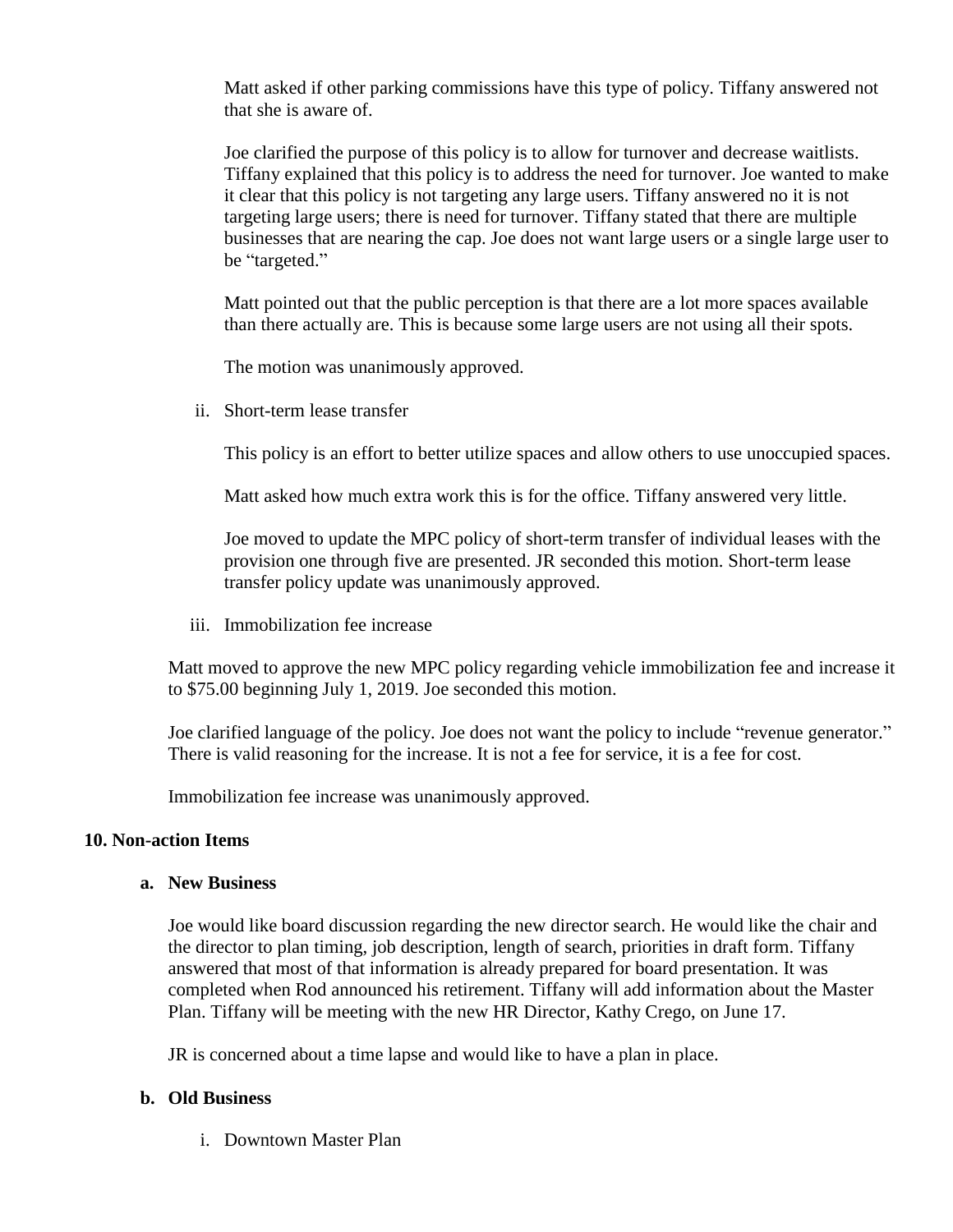Discussion about goals for deep-dive meeting on June 20: Joe would like to have the most organized meeting possible. Tiffany suggested we go in with our direct expectations. The board should discuss concerns prior and take group messages to the deep-dive.

The meeting will be two hours with Dennis Burns, Dover Kohl & Partners, Jim Galipeau, Steering Team, and Technical Advisory Team.

John thinks that we should talk about individual revisions and concerns today. JR agreed that we should be on the same page internally.

Joe is concerned about the justification and the public response for expanding MPC jurisdiction south of the river. The Master Plan gives advice, but not why MPC should expand south of the river. Joe wants to see reasoning from the planners for why they drew these boundaries, benefits to the neighborhood, number of spaces, and what MPC does and does well. Matt thinks there needs to be a discussion with Dover Kohl about management of the area and the potential garage. There needs to be the ability to move parking from the street into a garage. Matt noted that Jason King publicly stated that he does not recommend meters on the street in the Hip Strip. Matt stated that meters have to happen when the garage is built.

John noted a lack of understanding of parking enforcement among businesses on the Hip Strip. John restated the notion as, "Until further parking development occurs we would not meter the streets in the Hip Strip."

Joe does not fully agree with this statement. He would like to see a recommendation for what metering the Hip Strip streets would do for usage and revenue. Meters were initially put in place to prevent employees from parking in front of a business for eight hours. Parking in the Hip Strip is currently use of a parking resource without covering the cost.

Tiffany stated that Dover Kohl does not advise not to implement meters. Matt would like to see the plan explain that meters are not a necessity, but they could be an improvement for parking in the Hip Strip.

Joe does not think that meters are contingent on a new garage. Tiffany explained that the plan proposes that in order to form the new parking district, a study has to be done. The chapter does not explain how to pay for expansion. MPC would not meter immediately if we were to obtain jurisdiction in the Hip Strip. First, MPC would enforce what already exists. This would allow us a chance to get to know the area and businesses.

Tiffany explained that MPC already has a process for forming new residential parking districts specifically laid out through city ordinance. This is not seen in the Master Plan. Matt asked if MPC has received any complaints about parking from home owners in the residential Hip Strip neighborhood. Tiffany answered no.

Joe suggested different language that is not so restrictive around metering in the Hip Strip. Tiffany responded that metering in the Hip Strip is not specifically in the plan, but more so has been discussed in meetings as a potential parking improvement. Matt thinks that we should challenge Jason on why he does not recommend meters.

Joe would like further explanation about the usage of terminology "occupancy" instead of "availability." Tiffany agreed and stated that the plan needs to note the study was performed in March.